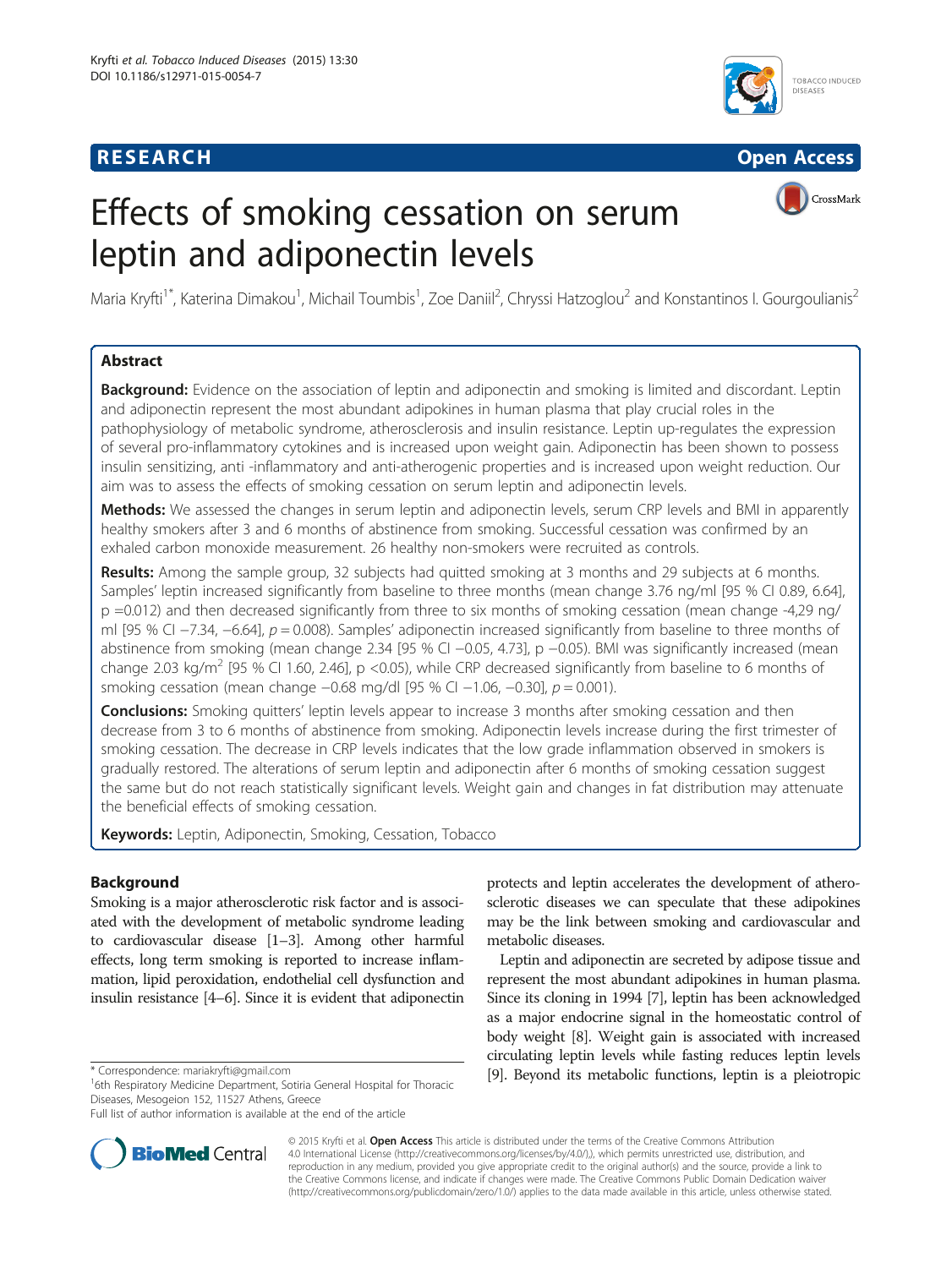<span id="page-1-0"></span>cytokine involved in the recruitment, activation and survival of inflammatory cells [[10](#page-6-0)]. On the other hand, adiponectin, an adipocyte-derived protein, has been shown to possess insulin sensitizing, anti-inflammatory and anti-atherogenic properties [\[8](#page-6-0), [11](#page-6-0), [12](#page-6-0)]. Furthermore, adiponectin concentration can be upregulated upon weight reduction [[13\]](#page-6-0).

Both cigarette smoking and obesity are accompanied by a low grade subclinical chronic inflammation. Leptin and adiponectin can be considered markers of subclinical inflammation with opposing effects and it is well appreciated that plasma levels of C-reactive protein have a positive correlation with plasma leptin and a negative correlation with plasma adiponectin [[14](#page-6-0)–[16](#page-6-0)]. Despite the well known inverse association between smoking and body weight, there have been conflicting reports on the effects of smoking on serum leptin and adiponectin levels [[17](#page-6-0)–[22](#page-6-0)].

The aim of this study is to examine the effects of smoking cessation on circulating leptin and adiponectin levels.

# **Methods**

#### Selection criteria

The patients included in our study were recruited from the outpatient smoking cessation department of "Sotiria General Chest Hospital". Eligibility criteria included age ≥18 years, smoking of ≥15 cigarettes/day for ≥5 years, and self-motivation for quitting. We excluded patients with a history of diabetes mellitus, severe obesity or cachexia, chronic alcohol abuse, acute infection such as respiratory tract infection or COPD exacerbation one month prior to the study, chronic inflammatory diseases such as asthma or interstitial lung disease, collagen vascular disease or disturbances of thyroid function and chronic diseases such as heart failure, chronic renal failure and lung cancer. All the above mentioned conditions are reported by several studies to affect serum leptin, adiponectin and CRP levels and could have a confounding effect regarding our results [[23](#page-6-0)–[28](#page-6-0)]. Healthy registrars and consultants employed at "Sotiria General Chest Hospital" were recruited as controls. The subjects included in the control group were lifelong non-smokers. The exclusion criteria were the same as the ones applied for the sample group. The enrolment of the sample group took place from September 2011 until December 2012. The controls were recruited at the same time as the sample group. All the participants signed a consent form. Our study was approved by the Ethics Committee of University of Larissa and our institution.

## Intervention and measurements

Baseline characteristics of all patients were recorded prior to commencing the smoking cessation program (Table 1). Nicotine dependence was measured via the

Table 1 Samples' characteristics at baseline and 3 months and 6 months after smoking cessation

| Participants' characteristics     | Baseline        | 3 months                    | 6 months                       |
|-----------------------------------|-----------------|-----------------------------|--------------------------------|
| Age (years) <sup>a</sup>          | $56.1 \pm 9.4$  |                             |                                |
| Female sex <sup>a</sup>           | 16 (45.7)       |                             |                                |
| BMI ( $kg/m2$ )                   | $27.1 \pm 3.7$  | $28.6 \pm 3.6$ <sup>*</sup> | $29.2 \pm 3.5$ <sup>*/**</sup> |
| Smoking (pack-years) <sup>a</sup> | $54.3 \pm 26.7$ |                             |                                |
| Exhaled CO                        | $14.7 \pm 9.4$  | $4.3 + 2.5$ <sup>*</sup>    | $4.0 \pm 2.7$ <sup>*</sup>     |
| Serum leptin (ng/ml)              | $6.9 \pm 3.1$   | $10.5 + 6.8^{*}$            | $6.5 \pm 5.2$ **               |
| Serum adiponectin (µg/ml)         | $9.5 + 2.8$     | $11.8 + 5.5^{*}$            | $9.6 \pm 5.2$                  |
| CRP (mg/dl)                       | $0.8 \pm 1.1$   | $0.3 \pm 0.3^*$             | $0.3 \pm 0.3$ <sup>*</sup>     |

Data are expressed as number of subjects (%) or mean value  $\pm$  standard deviation. Differences not marked with one of the above symbols are not significant

 $p < 0.05$  vs. baseline<br>  $\binom{p}{p} < 0.05$  vs. 3 months

<sup>a</sup> Assessment applicable only at baseline

eight-item Fagerstrom Tolerance Questionnaire [\[29](#page-6-0)]. Cumulative smoking exposure was determined in terms of pack-years by multiplying the number of years smoked with the average number of packs per day . The patients had the option of a pharmacological approach or a non-pharmacological approach to quit smoking. The patients who decided to take pharmaceutical aid were administered bupropion or varenicline as anti-smoking drugs according to their medical history and nicotine dependence.

The subjects who successfully quit smoking within the time limits of our study constituted the sample group and healthy non-smokers constituted the control group. Successful cessation was confirmed by an exhaled carbon monoxide level below 8 ppb, a cut-off providing 90 % sensitivity and specificity for detecting tobacco use [\[30\]](#page-6-0). Blood samples were obtained in the morning following an overnight fasting for determination of serum adiponectin, leptin and CRP before study entry and at 3,6 months after smoking cessation. The blood samples were collected at the same time in the morning both for samples and controls at each visit and then stored at −80 °C until biochemical assay. Serum concentration of leptin and adiponectin were measured by a commercially available sandwich enzymelinked immunosorbent assay (ELISA, Raybiotec Inc.) with detection limit 7.8 pg/mL for leptin and 0.246 ng/mL for adiponectin. Serum CRP was measured by high-sensitivity CRP assay. Body mass index was also calculated before study entry and at the end of month 3 and 6.

#### Statistical analysis

We performed power analysis using as reference values the levels of leptin and adiponectin reported by several studies in smokers, ex-smokers and non-smokers [\[31](#page-6-0), [32\]](#page-6-0). A sample size of ≥32 subjects was calculated to be adequate for detecting half of a standard deviation (1.5 mg/L) of basal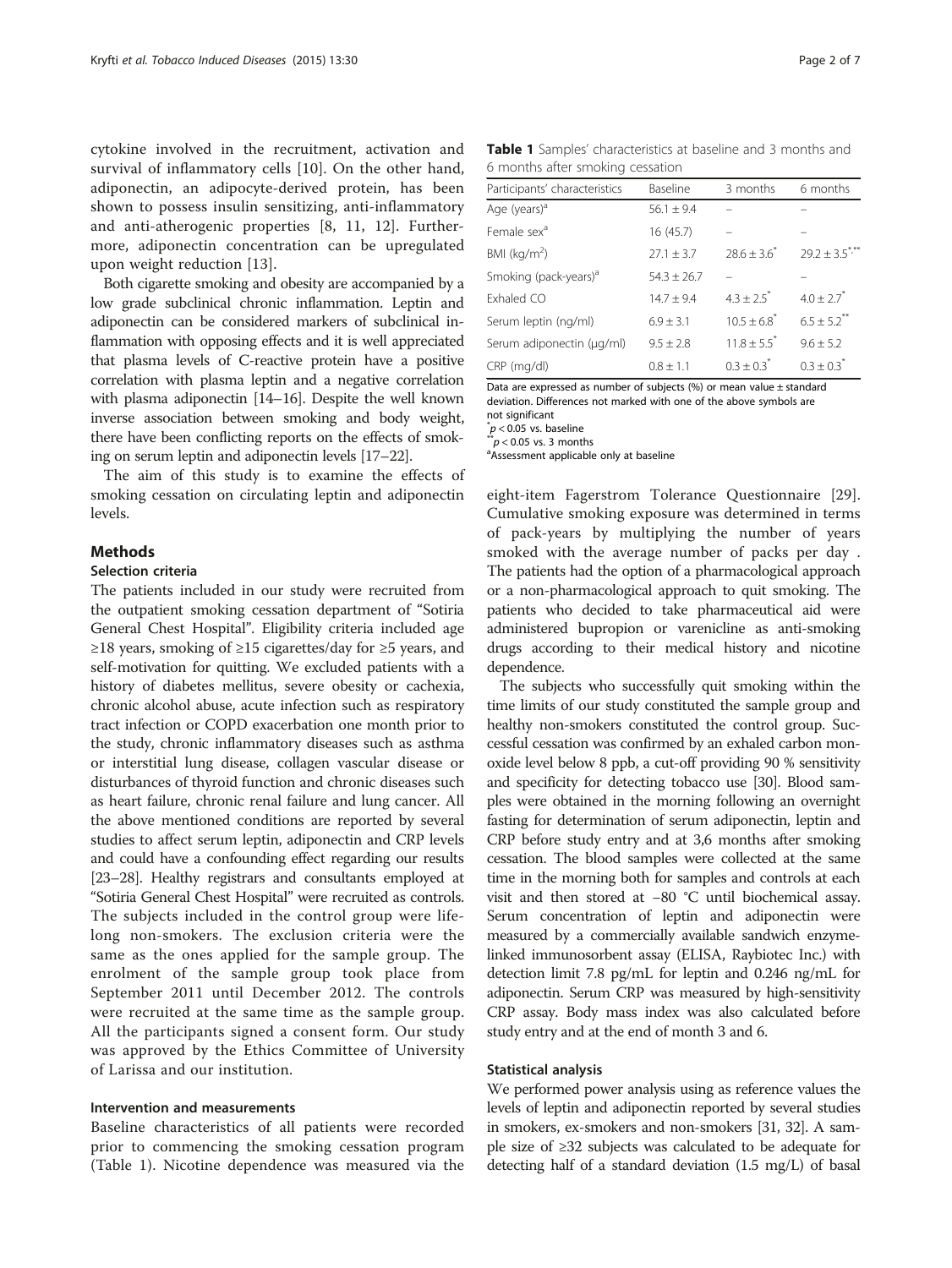leptin and adiponectin with a power 80 % at a significance level of 5 % via two-tailed tests. A starting number of participants of ≥160 was calculated on the assumption that 20 % of the participants manage to quit.

The Pearson correlation coefficient was used to describe the relationships between variables. The Student's  $t$  test for continuous paired & unpaired data was used for intra and inters group comparisons. The correlation-coefficient p-values where calculated based on the Pearson's product moment correlation coefficient. Multiple regression analysis was performed using a Generalized Linear Model. Model selection for the multiple regression analysis was performed by utilizing a bi-directional stepwise algorithm.

#### Results

One hundred sixty eight apparently healthy smokers of both sexes were recruited. Adequate follow up data were available for 162 individuals. Among the 162 enrolled subjects, 36 individuals successfully quit smoking for 3 months and 29 of them reached 6 months of smoking cessation. Four of the subjects who successfully quit smoking for 6 months did not visit the clinic for their first evaluation at 3 months, so data were available only for 32 individuals at 3 months. Only data from the subjects who successfully quit smoking were analyzed. Ten individuals used varenicline and 22 stopped smoking without pharmaceutical aid. Three individuals completed the study after discontinuing varenicline . The median interval between study entry and actual quitting time was 6 days (range 2–22 days). The measurement of exhaled carbon monoxide levels was performed after a median interval of 92 days (range 85–98 days). The control group included 26 healthy non-smokers.

Samples' leptin increased significantly from baseline to three months of abstinence from smoking (mean change 3.76 ng/ml [95 % CI 0.89, 6.64], p = 0.012, Table [1](#page-1-0)). A statistically significant decline in samples' leptin was observed from three to six months of smoking cessation (mean change −4.29 ng/ml [95 % CI −7.34, −6.64], p = 0.008, Table [1](#page-1-0)). Although serum leptin levels decreased from baseline to 6 months of abstinence from smoking, this decline was not statistically significant  $(p > 0.05)$ . Controls' leptin did not change from baseline to six months  $(p > 0.05,$ Table 2).

Samples' adiponectin increased significantly from baseline to three months after smoking cessation (mean change 2.34 μg/ml [95 % CI −0.05, 4.73],  $p = 0.05$ , Table [1](#page-1-0)). From three to six months of abstinence from smoking adiponectin levels decreased  $(p > 0.05)$ . Serum adiponectin levels increased from baseline to six months of smoking cessation but this rise did not reach statistically significant levels. Controls' adiponectin changes from baseline to six months were not significant ( $p > 0.05$ , Table 2).

Samples' BMI increased significantly from baseline to 6 months after quitting smoking (mean change 2.03 kg/m<sup>2</sup>

Table 2 Controls' characteristics at baseline and after 6 months

| Participants' characteristics     | Baseline      | 6 months      |
|-----------------------------------|---------------|---------------|
| Age (years) <sup>a</sup>          | $33.7 + 6.0$  |               |
| Female sex <sup>a</sup>           | 22 (84.6)     |               |
| BMI ( $kg/m2$ )                   | $23.1 + 5.1$  | $23.2 + 5.1$  |
| Smoking (pack-years) <sup>a</sup> | $54.3 + 26.7$ |               |
| Exhaled CO                        | $3.5 + 2.2$   | $3.7 \pm 1.9$ |
| Serum leptin (ng/ml)              | $2.1 + 1.4$   | $2.1 + 1.4$   |
| Serum adiponectin (µg/ml)         | $1.5 \pm 1.3$ | $1.5 \pm 1.2$ |
| CRP (mg/dl)                       | $0.06 + 0.06$ | $0.05 + 0.05$ |

Data are expressed as number of subjects (%) or mean value ± standard deviation. Differences not marked with one of the above symbols are not significant

<sup>a</sup>Assessment applicable only at baseline

[95 % CI [1](#page-1-0).60, 2.46],  $p = 2.7E-010$ , Table 1), whereas controls' BMI did not change from baseline  $(p > 0.05,$  Table 2). Following smoking cessation, BMI increased at 3 months (mean change 1.45 kg/m<sup>2</sup> [95 % CI 1.18, 1.72],  $p = 5.71E$ -012) and this increase remained significant from 3 to 6 months in the sample group (mean change  $0.55 \text{ kg/m}^2$ [95 % CI 0.12, 0.97],  $p = 0.014$ .

CRP decreased significantly from baseline to 3 months (mean change −0.54 mg/dl [95 % CI −0.95, −0.14], p = 0.01, Table [1\)](#page-1-0) and from baseline to 6 months of abstinence from smoking (mean change −0.68 mg/dl [95 % CI −1.06, −0.30],  $p = 0.001$ , Table [1](#page-1-0)). The controls' CRP levels remained stable ( $p > 0.05$ , Table 2).

Intra-individual changes of leptin and adiponectin are illustrated in Fig. [1](#page-3-0) and Fig. [2](#page-3-0).

Tables [3](#page-4-0) and [4](#page-4-0) demonstrate linear relationships between adiponectin and leptin and participants' characteristics in the overall population at month 6. There was a strong positive association between age and adiponectin, while leptin exhibited a negative correlation with age.

We performed multiple regression analysis to examine whether leptin and adiponectin levels variation could be explained by specific independent predictors of leptin and adiponectin including age, gender, BMI and smoking (Tables [5](#page-4-0) and [6\)](#page-4-0). A multiple regression model including the difference of leptin levels between baseline and third month, the gender and the log-transformed age parameter explained ~66 % of the adiponectin levels variation at 6 months (adjusted  $R^2$  = 0.66). The analysis also produced a statistically significant model for leptin at 6 months containing only the difference of adiponectin levels between baseline and the third month which explained 16 % of leptin levels variation (adjusted  $R^2 = 0.16$ ).

# **Discussion**

Our study showed smoking quitters' leptin levels to increase significantly 3 months after smoking cessation and then decrease significantly from 3 to 6 months of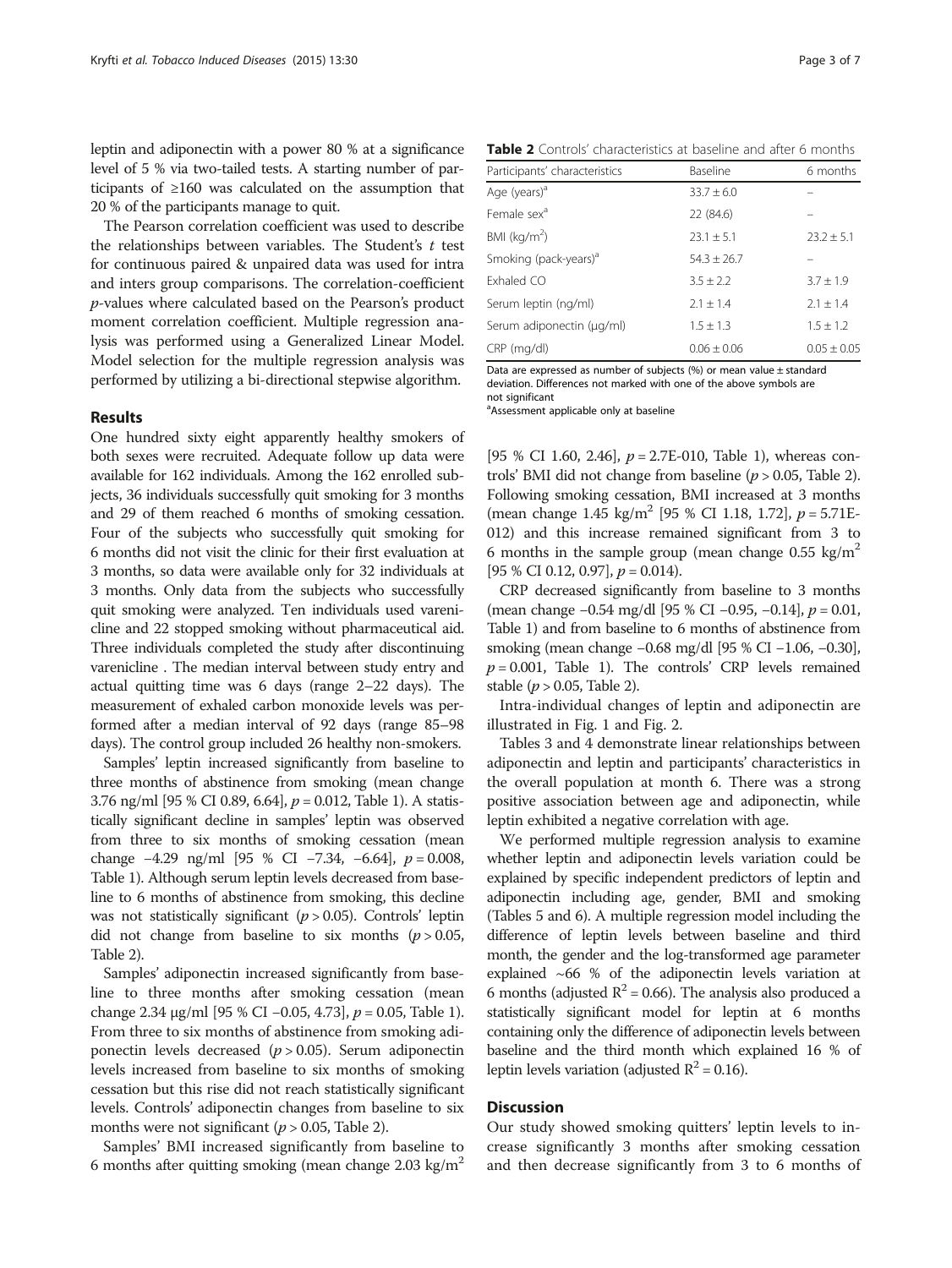<span id="page-3-0"></span>

abstinence from smoking. Adiponectin levels increased significantly during the first trimester of smoking cessation. These alterations of serum leptin and adiponectin concentration occurred along with a significant increase in BMI and a significant decrease in CRP levels after 6 months of abstinence from smoking.

Only a few studies addressed the impact of quitting smoking on leptin concentration. Eliasson and Smith suggested that the leptin levels would increase 8 weeks after smoking cessation [\[17](#page-6-0)]. Perkin and Fonte also reported that the leptin levels increased, particularly in female smokers 3 weeks after nicotine abstinence [\[18](#page-6-0)].

However, Nicklas et al. suggested that the changes observed in leptin concentration in 13 patients after 6 months of smoking cessation were not significant [\[19](#page-6-0)]. A significant increase in serum leptin levels one year after smoking cessation was reported in a recent study by Gonseth et al. [\[22](#page-6-0)].

The elevated plasma leptin concentration observed in smokers may be due to an increase in adipose tissue secretion of leptin or a decrease in leptin clearance. Previous studies report that nicotine increases adipose tissue lipolysis [[33, 34](#page-6-0)], and smokers have elevated fasting adipose tissue lipoprotein lipase activity [[35, 36](#page-6-0)].

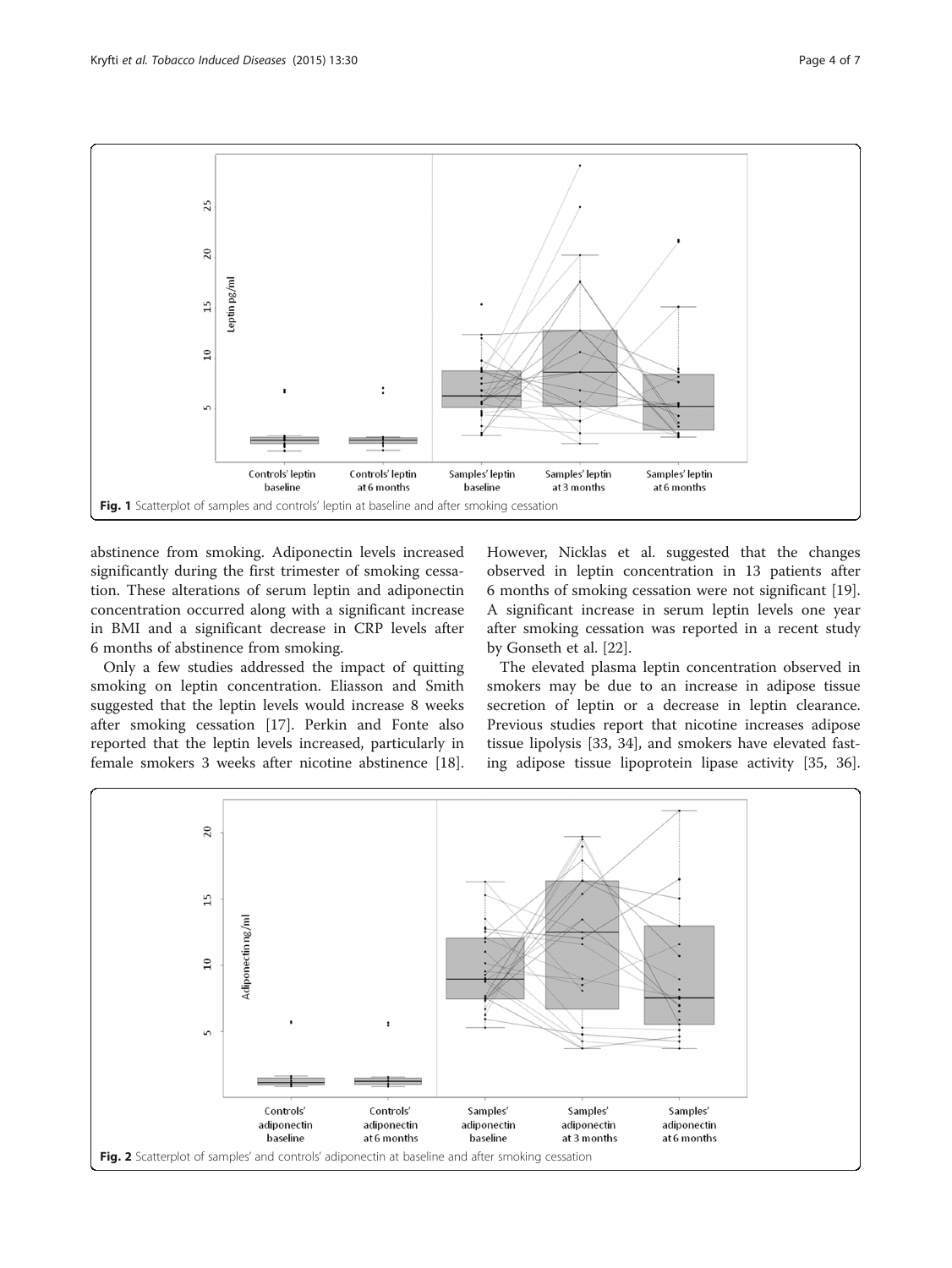<span id="page-4-0"></span>Table 3 Linear relationships between adiponectin and participants' characteristics in the total population at month 6

| Variable                             | Correlation coefficient r | p value |
|--------------------------------------|---------------------------|---------|
| Age <sup>a</sup>                     | 0.589                     | < 0.001 |
| Gender (male = 1, female = $2)^a$    | 0.320                     | 0.097   |
| Smoking (pack/years) <sup>a</sup>    | 0.142                     | 0.470   |
| Exhaled Carbon Monoxide <sup>a</sup> | $-0.328$                  | 0.089   |
| Body mass index                      | $-0.026$                  | 0.899   |
| <b>CRP</b>                           | 0.260                     | 0.181   |
| Leptin                               | $-0.153$                  | 0.437   |

<sup>a</sup>Assessment at baseline

Cigarette smoking enhances the adrenal release of glucocorticoids [\[37\]](#page-6-0), which elevate plasma leptin concentrations by increasing leptin expression in adipose tissue [\[38\]](#page-6-0).

In our study the increased leptin levels 3 months after smoking cessation occurred after a preceding increase in body weight and may reflect the increase in body fat after smoking cessation. The fact that leptin initially increases may imply that leptin was influenced by the increase in body weight predominantly the first trimester of smoking cessation. From 3 to 6 months of abstinence from smoking, leptin levels decrease despite weight gain. If we consider the role of leptin in the recruitment, activation and survival of inflammatory cells we can assume that this decline in leptin levels indicates that the low grade subclinical inflammation observed in smokers is gradually restored after smoking cessation.

In contrast to the findings that weight reduction is associated with an increase in adiponectin concentration [[13](#page-6-0), [39](#page-6-0)] we demonstrated that serum adiponectin concentration increased three months after smoking cessation despite of weight gain. This is in line with several previous studies [\[20](#page-6-0), [21\]](#page-6-0). Otsuka et al. reported that plasma adiponectin levels in Japanese patients were elevated 6 months after smoking cessation [\[20\]](#page-6-0). Efstathiou et al. also demonstrated that adiponectin levels in Greek smokers increased 9 weeks after nicotine abstinence [\[21\]](#page-6-0).

Several explanations have been proposed for the mechanisms by which smoking cessation modulates adiponectin

Table 4 Linear relationships between leptin and participants' characteristics in the total population at month 6

| Variable                             | Correlation coefficient r | $p$ value |  |
|--------------------------------------|---------------------------|-----------|--|
| Age <sup>a</sup>                     | $-0.374$                  | 0.050     |  |
| Gender (male = 1, female = $2)^a$    | $-0.303$                  | 0.117     |  |
| Smoking (pack/years) <sup>a</sup>    | $-0.173$                  | 0.378     |  |
| Exhaled Carbon Monoxide <sup>a</sup> | 0.146                     | 0.457     |  |
| Body mass index                      | 0.255                     | 0.165     |  |
| <b>CRP</b>                           | 0.033                     | 0.867     |  |
| Leptin                               | $-0.153$                  | 0.437     |  |

<sup>a</sup>Assessment at baseline

Table 5 Independent predictors of adiponectin levels in the total population at month 6

| Variable                  | Standardized $\beta$ coefficient Standard error $p$ value |       |         |
|---------------------------|-----------------------------------------------------------|-------|---------|
| Leptin $0$ - Leptin $3^a$ | $-0.025$                                                  | 0.012 | 0.042   |
| Gender                    | 0.526                                                     | 0.138 | 0.001   |
| Log (Age)                 | 3.095                                                     | 0.480 | < 0.001 |

<sup>a</sup>Difference of leptin levels at 3 months from leptin levels at baseline

expression and secretion. Smoking provokes oxidative stress and inflammatory cytokines that reduce the expression and secretion of adiponectin [\[40\]](#page-6-0). Nicotine itself induces lipolysis and may suppress adiponectin gene expression [[40](#page-6-0), [41](#page-6-0)]. Adiponectin accumulates in the injured vascular walls of smokers. Therefore, the increased consumption of circulating adiponectin might represent another mechanism causing lower levels of adiponectin in smokers [\[42](#page-6-0)].

Both smoking and body weight affect adiponectin levels. During the first trimester of smoking cessation adiponectin levels increased significantly in the sample group despite weight gain. Although adiponectin levels finally increase from baseline to 6 months of abstinence from smoking, this increase does not reach statistically significant levels. It is possible that during the second trimester of smoking cessation the adiponectin decreasing effect of weight gain towers above the adiponectin increasing effect of smoking cessation.

BMI increased significantly during the period of abstinence in this study. It is well proven that cigarette smoking is associated with lower body weight. Cross-sectional studies show that smokers weigh less than age-matched non-smokers, while longitudinal data show that most smokers gain weight after smoking cessation [\[35](#page-6-0), [43](#page-6-0), [44](#page-6-0)]. Several studies reported that smoking cessation reversed the increased energy expenditure in smokers, and the BMI of the quitters increased [\[18, 44, 45](#page-6-0)]. However, the specific mechanisms by which smoking affects body weight are not completely clear. It has been reported that weight gain is a result of increased food consumption and decreased energy expenditure upon cessation of smoking [[46](#page-6-0)–[49\]](#page-6-0). Smoking increases the adrenergic activity, which can directly increase thermogenesis and reduce weight. In addition, it seems that nicotine has a direct effect on adipose tissue metabolism during smoking which influences the rate of weight gain after smoking cessation [[33](#page-6-0), [35](#page-6-0), [36\]](#page-6-0).

Table 6 Independent predictors of leptin levels in the total population at month 6

| Variable                             | Standardized β coefficient Standard error p value |       |       |
|--------------------------------------|---------------------------------------------------|-------|-------|
| Adiponectin<br>0 - Adiponectin $3^a$ | $-0.025$                                          | 0.012 | 0.042 |

<sup>a</sup>Difference of adiponectin levels at 3 months from adiponectin levels at baseline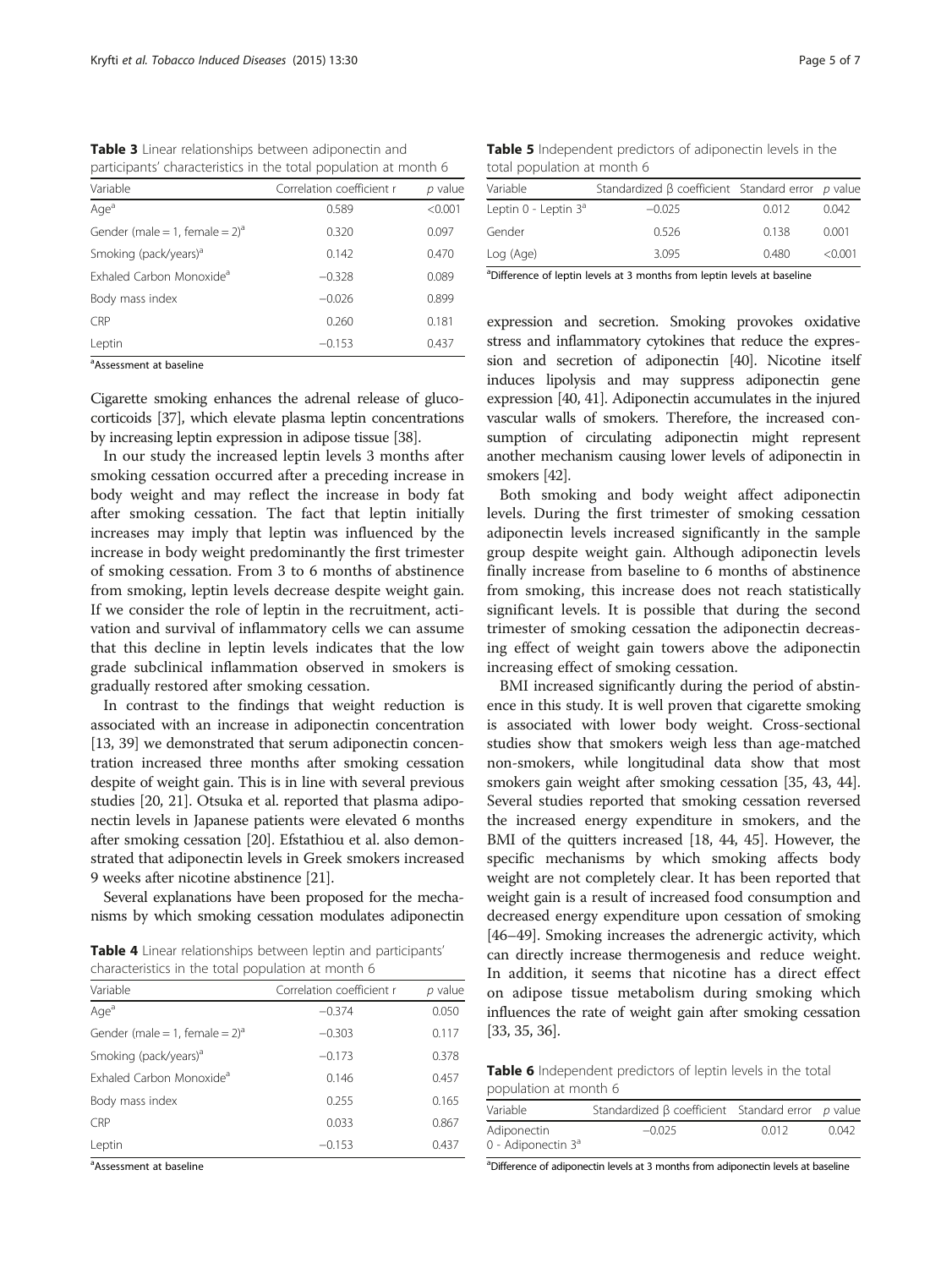<span id="page-5-0"></span>We did not detect a positive or a negative correlation of leptin or adiponectin with BMI. A possible explanation is that changes in leptin and adiponectin are associated with changes in fat distribution after smoking cessation. The degree of obesity as measured by BMI may not reflect the amount and distribution of adipose tissue.

Similar to previous reports, CRP plasma levels decreased significantly from baseline to 6 months after smoking cessation [\[50](#page-6-0)]. Most studies that have examined CRP status in former smokers suggest that levels fail to fall immediately upon cessation, which reflects the fact that the underlying tissue damage caused by smoking takes some time to recover [\[50\]](#page-6-0). CRP is a well known marker of subclinical inflammation and therefore the decrease in CRP levels observed in our study indicates that low grade inflammation is gradually restored after smoking cessation.

Multivariate analysis revealed an interesting association between leptin and adiponectin. It appears that the difference of either one of these two adipokines from baseline to 3 months of smoking abstinence is predictive for the levels of the other adipokine 6 months after smoking cessation. It is likely that leptin and adiponectin act via several interrelated metabolic pathways. Smoking seems to change the balance between these two adipokines causing effects on inflammatory processes and insulin resistance that may contribute to the pathogenesis of cardiovascular disease [[12](#page-6-0), [51](#page-6-0)–[53](#page-6-0)].

Several methodological aspects of our study require consideration. Although quitters' exhaled CO levels were compatible with moderate exposure to environmental tobacco smoke this could not elucidate the effects of passive smoking on serum leptin and adiponectin levels. Furthermore, the possibility of any direct impact of varenicline on serum leptin and adiponectin levels could not be excluded. Although the BMI is a reasonable measure of adiposity, it may not always precisely reflect the quantity of body fat [\[20\]](#page-6-0). The present findings could be altered if the amount and distribution of adipose tissue were obtained by measuring waist and hip circumference or other measures of total and abdominal adiposity in place of BMI. Another limitation of the study is not measuring triglycerides and HDL-cholesterol that could independently modulate leptin and adiponectin levels [\[54\]](#page-6-0). Having in mind that hypadiponectinemia in overweight individuals and in type II diabetic patients is closely associated with insulin resistance and hyperinsulinemia [\[55](#page-6-0)], we excluded subjects with type II diabetes and severe obesity. Nevertheless, the lack of insulin data must be considered a limitation of our study since it has been suggested recently that insulin may be involved in the association of smoking and leptin [\[22](#page-6-0)]. Further research on this subject is needed.

Previous reports showed that smoking-related damage via low grade inflammation and endothelial dysfunction may persist after smoking cessation and continue to influence leptin and adiponectin levels [\[56\]](#page-6-0). Thus, larger and durable cohort studies are required to assess whether the alterations observed in serum leptin and adiponectin concentration after abstinence from smoking exert a protective effect against cardiovascular disease and metabolic diseases.

# Conclusions

Smoking quitters' leptin levels appear to increase 3 months after smoking cessation and then decrease from 3 to 6 months of abstinence from smoking. Adiponectin levels increase during the first trimester of smoking cessation. The decrease in CRP levels indicates that the low grade inflammation observed in smokers is gradually restored. The alterations of serum leptin and adiponectin after 6 months of smoking cessation suggest the same but do not reach statistically significant levels. Weight gain and changes in fat distribution may attenuate the beneficial effects of smoking cessation.

#### Competing interests

The authors declare that they have no competing interests.

#### Authors' contributions

All authors contributed to data collection, data analysis, interpretation of the data and preparing the manuscript. All authors read and approved the final manuscript.

#### Acknowledgements

This work was supported by a research grant from the Hellenic Thoracic Society.

The authors declare there is no conflict of interest associated with this study.

#### Author details

<sup>1</sup>6th Respiratory Medicine Department, Sotiria General Hospital for Thoracic Diseases, Mesogeion 152, 11527 Athens, Greece. <sup>2</sup>Respiratory Medicine Department, University of Thessaly School of Medicine, University Hospital of Larissa, Larissa 41110, Greece.

## Received: 13 February 2015 Accepted: 20 August 2015 Published online: 03 September 2015

#### References

- 1. Ishizaka N, Ishizaka Y, Toda E, Hashimoto H, Nagai R, Yamakado M. Association between cigarette smoking, metabolic syndrome, and carotid arteriosclerosis in Japanese individuals. Atherosclerosis. 2005;181(2):381–8.
- 2. Miyatake N, Wada J, Kawasaki Y, Nishii K, Makino H, Numata T. Relationship between metabolic syndrome and cigarette smoking in the Japanese population. Intern Med. 2006;45(18):1039–43.
- 3. Nakanishi N, Takatorige T, Suzuki K. Cigarette smoking and the risk of the metabolic syndrome in middle-aged Japanese male office workers. Ind Health. 2005;43(2):295–301.
- 4. Chelland Campbell S, Moffatt RJ, Stamford BA. Smoking and smoking cessation – the relationship between cardiovascular disease and lipoprotein metabolism: a review. Atherosclerosis. 2008;201(2):225–35.
- 5. Facchini FS, Hollenbeck CB, Jeppesen J, Chen YD, Reaven GM. Insulin resistance and cigarette smoking. Lancet. 1992;339(8802):1128–30.
- 6. Campisi R, Czernin J, Schoder H, Sayre JW, Marengo FD, Phelps ME, et al. Effects of long-term smoking on myocardial blood flow, coronary vasomotion, and vasodilator capacity. Circulation. 1998;98(2):119–25.
- 7. Zhang Y, Proenca R, Maffei M, Barone M, Leopold L, Friedman JM. Positional cloning of the mouse obese gene and its human homologue. Nature. 1994;372(6505):425–32.